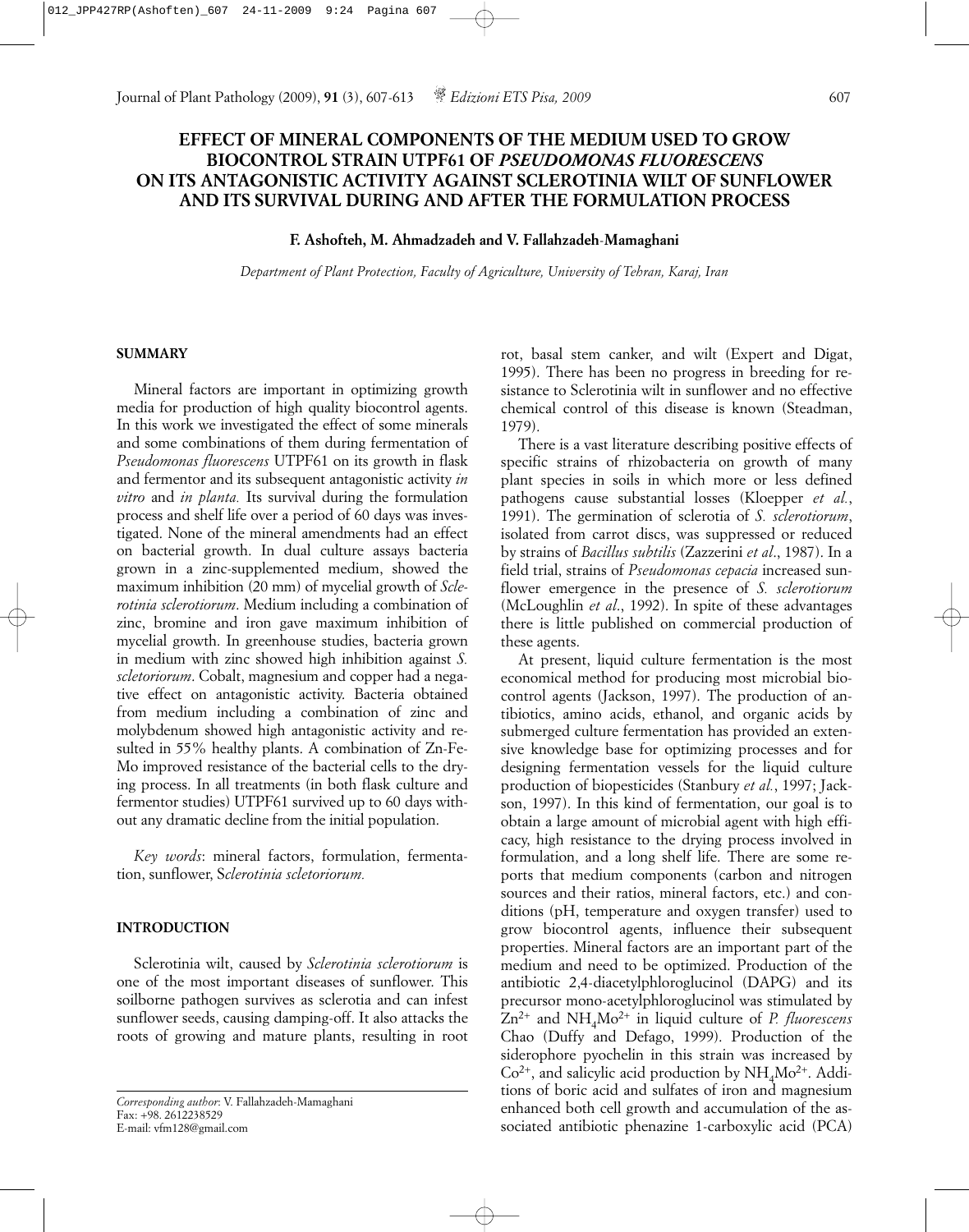by *P. fluorescens* 2-79 (Slininger and Jackson, 1992). DAPG and PCA have both antibacterial and phytotoxic properties (Gurusiddaiah *et al*., 1986; Slininger and Shea-Andersh, 2005). These compounds can therefore affect the fermentation of these bacteria and can decrease the germinability of encapsulated seeds (Slininger *et al*., 1996; Slininger and Shea-Andersh, 2005). Mineral factors may possibly control production of these metabolites during fermentation.

In an industrial fermentation, bacterial inoculants, regardless of their intended use (e.g., agricultural, pharmaceutical, food processing, manufacturing), are inoculated in increasing fermentation volumes, process referred to as scale-up (Smith, 1987). Duffy and Defago (2000) reported the occurrence of spontaneous mutation during the fermentation which could be prevented by addition of zinc and dilution of medium.

In this work, we investigated the effect of adding some minerals, singly or combined, on a) growth of *P. fluorescens* UTPF 61, b) the biocontrol activity of this bacterial strain against *S. sclerotiorum* in *in vitro* and in greenhouse conditions, and 3) its viability during the formulation process. The effect of the most promising combinations of minerals was further studied in the fermentor.

### **MATERIALS AND METHODS**

**Biocontrol strain.** *P. fluorescens* UTPF 61 was selected from 40 strains of fluorescent pseudomonads on the basis of dual culture assays, growth promotion activity on sunflower and production of HCN and protease (Heidary, 2008). This strain was originally isolated from the rhizophere of rice. Stock cultures were prepared for storage at -80°C in 1.5 ml vials by mixing equal volumes of 50% glycerol and 24 h culture broth (from single colony inoculum, 25 ml Luria Bertani medium, 100 ml flask, 130 rpm).

**Flask culture studies.** All assays in this work were performed using a semi-defined medium, containing in grams per litre: yeast extract, 3; sucrose,  $10$ ; CaCO<sub>3</sub>, 0.4;  $MgSO<sub>4</sub>$ , 0.4; K<sub>2</sub>HPO<sub>4</sub>.3H<sub>2</sub>O, 0.98. This medium was autoclaved for 15 min at 121ºC, and then filter-sterilized. Stock solutions of the following minerals were added separately (micromolar concentrations given in brackets): FeSO<sub>2</sub>·7H<sub>2</sub>O (36), ZnSO<sub>4</sub>·7H<sub>2</sub>O (70),  $H_3BO_3$  (19.6)  $CuSO_4.5H_2O$  (7),  $MnCl_24H_2O$  (25),  $(NH_4)_{6}M_0-O_{24}$  4H<sub>2</sub>O (8.1), CoC1<sub>2</sub> 6H<sub>2</sub>O (7). In other experiments combinations of minerals were investigated: a) FeSO<sub>2</sub>·7H<sub>2</sub>O (36) + ZnSO<sub>4</sub>·7H<sub>2</sub>O (70); b) Zn- $SO_4$ -7 $H_2O$  (70) + (N $H_4$ )<sub>6</sub> $Mo_7O_{24}$ -4 $H_2O$  (8.1); c) Zn- $SO_4$ ·7H<sub>2</sub>O (70) + H<sub>3</sub>BO<sub>3</sub> (19.6); d) ZnSO<sub>4</sub>·7H<sub>2</sub>O (70) + FeSO<sub>2</sub>·7H<sub>2</sub>O (36) + (NH<sub>4</sub>)<sub>6</sub>Mo<sub>7</sub>O<sub>24</sub>·4H<sub>2</sub>O (8.1); e) Zn- $SO_4$ :7H<sub>2</sub>O(70) + H<sub>3</sub>BO<sub>3</sub> + FeSO<sub>2</sub>:7H<sub>2</sub>O (36); f) Zn- $SO_4$ -7 $H_2O$  (70) +  $H_3BO_3 + (NH_4)_6Mo_7O_{24}$ -4 $H_2O$  (8.1);

g)  $ZnSO_4$ ·7H<sub>2</sub>O (70) + H<sub>3</sub>BO<sub>3</sub> + (NH<sub>4</sub>)<sub>6</sub>Mo<sub>7</sub>O<sub>24</sub>·4H<sub>2</sub>O  $(8.1)$  + FeSO<sub>2</sub>.7H<sub>2</sub>O (36). All cultures were provided with 134 um EDTA as a chelating agent. Flask cultures were inoculated using 1 ml of a 24 h NA culture of UTPF 61 adjusted to c.  $10^5$  CFU ml<sup>-1</sup> in sterile distilled water. Cultures were incubated for 48 h at 130 rpm and 26°C in a rotary shaker incubator, thereafter cell density was measured at 600 nm and cultures were used for formulation, dual culture assays and greenhouse studies. All glassware, including flasks, plates and fermentor vessel used were acid-washed with 0.1% HCl solution to remove residual minerals.

**Formulation and air-drying.** Medium containing  $9\times10^8$  CFU ml<sup>-1</sup> was used for the preparation of a talcbased formulation. To 400 ml of bacterial suspension, 1 kg of purified talc powder (sterilized at 120°C for 15 h), calcium carbonate 15 g (to adjust the pH to neutral) and carboxymethyl cellulose (CMC) 10 g (adhesive) were mixed under sterile conditions, as described by Vidhyasekaran and Muthuamilan (1995). The product was air dried at 15°C under sterile conditions until moisture content reached 15-20%. After a further 12 h this product was powdered in a grinder for one min and maintained at 4°C in vials. One gram of this formulation was used for viability assays by serial dilution method at determined intervals.

**Fermentor studies.** A fermentor experiment was designed to mimic the industrial fermentation process in which typically there is stepwise scale-up of batch size (Lam *et al*., 1994; Schroth *et al*., 1984). For this purpose 25 ml of King's medium B (King *et al*., 1954) in a 100 ml flask was inoculated with one ml of bacterial suspension at  $10^5$  cfu ml<sup>-1</sup> and incubated for 24 h in a rotary shaker at 26°C and 130 rpm. From this culture 500 µl was transferred to 50 ml of fresh medium in a 250 ml flask. After 12 h growth one ml of this medium was used to inoculate 100 ml of fresh medium in a 500 ml Erlenmeyer flask as a seed culture. Finally after 5 h this broth with approximately  $10^6$  cells ml<sup>-1</sup> in log phase, was transferred to a fermentor under sterile conditions. A 7.5 liter bench-top experimental fermentor (BioFlo 110, New Brunswick Scientific, USA) with a 2 l working volume was operated in batch culture mode. Temperature was controlled at 26°C and the initial pH was adjusted to 7. The pH was monitored by a pH probe (Metter Toledo 405-DPAS-SC-k85/325, USA) and dissolved oxygen (DO) with a polarographic DO electrode (Ingold Inpro 6800 series USA). The DO probe was calibrated at 0%, (obtained by briefly disconnecting the cable), and at 100%, (obtained using 800 rpm agitation and 5 l min-1 [1 vvm] airflow). An agitation cascade was selected in the controller to maintain DO at 25-30% saturation via automatic adjustment of the agitation speed. To avoid foam formation, castor oil was added in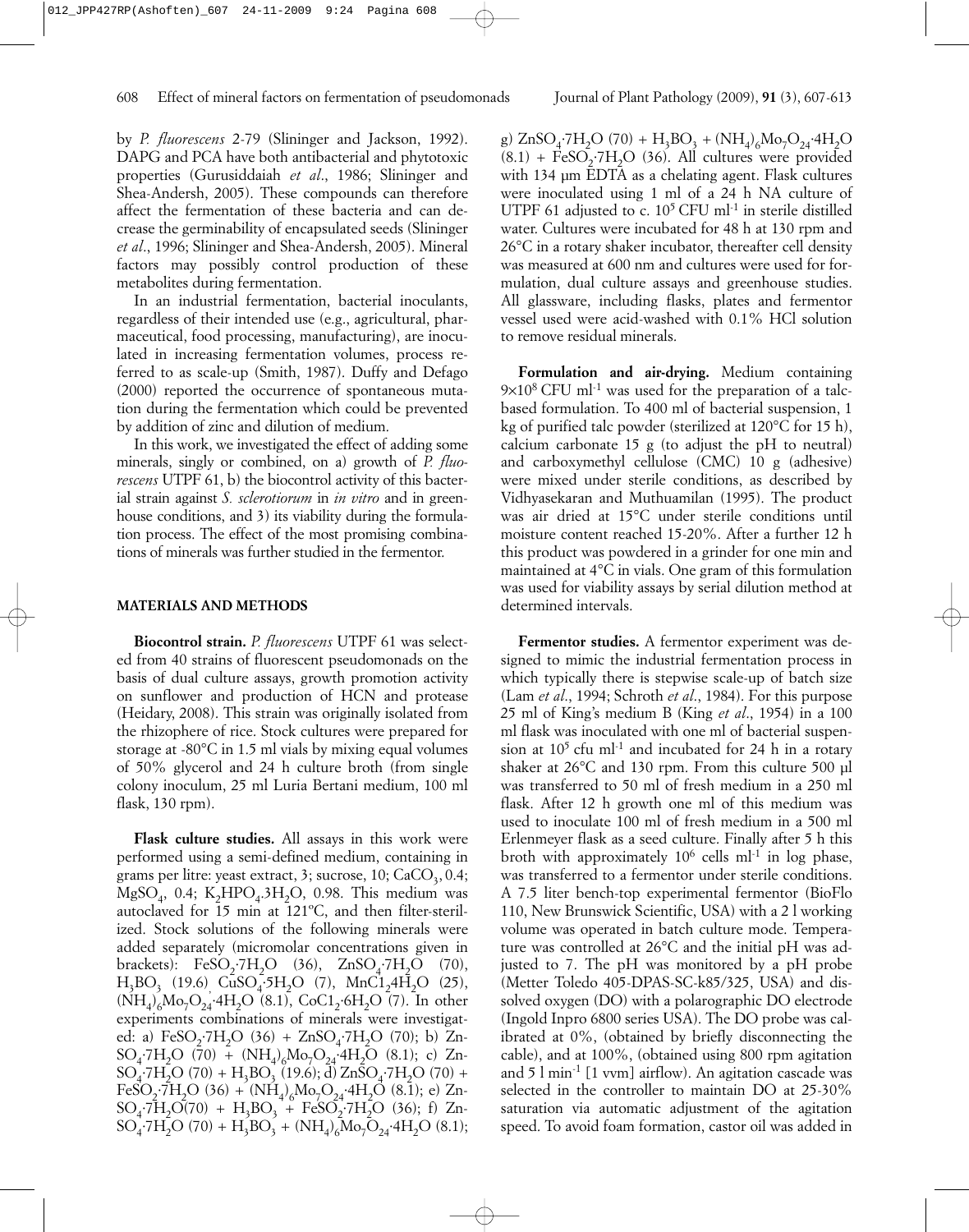automatic mode. After the fermentor contents had been sterilized for 25 min at 121°C, filter-sterilized stock solutions of minerals were added to the vessel, and the medium pH adjusted to 7. Cells of *P. fluorescens* UTPF 61 in different stages of growth were harvested in 40 ml aliquots from the fermentor approximately 24 and 48 h after inoculation. Each aliquot was used for formulation, dual culture assays, and greenhouse studies. All fermentor experiments were conducted in triplicate.

**Greenhouse studies**. To prepare *S. sclerotiorum* inoculum*,* millet seeds were soaked in water overnight, sterilized (120°C, 20 min, twice), inoculated with mycelial plugs, and incubated at 21°C for three weeks. From this inoculum 0.5 g were mixed with the upper part of sterile soil in plastic pots (diameter, 7.5 cm; depth, 8 cm). For the control treatments, sterile millet seeds were mixed into the soil at the same rate. Sunflower seeds were surface-sterilized with 5% sodium hypochlorite for 3 min and rinsed five times with sterile distilled water. The seeds were then pre-germinated in

15% water agar for 48 h at 26°C in an incubator. Bacterial suspensions were diluted with 1% carboxymethylcellulose; germinated seeds were submerged in these suspensions, agitated on a shaker for 45 min and planted 0.5 cm deep in the infested soil. Plants were grown in the greenhouse under day and night temperatures of 25/18°C with a 16 h photoperiod and 75% relative humidity. After 20 days the percentage of healthy plants was determined as described by Expert and Digat (1995).

#### **RESULTS**

**Effect of mineral factors on growth and antagonistic activity of UTPF61** *in vitro* **and** *in planta.* In flask culture, none of the mineral amendments (added separately or in combination) had an effect on the growth of bacteria (Tables 1 and 2). In dual culture assays bacteria that were grown in zinc-supplemented medium, showed strong inhibition (20 mm inhibition zone on the medium

**Table 1.** Antifungal activity of *P. flourescens* UTPF61 against *Sclerotinia sclerotiorum* grown in media with different mineral amendments*.* Bacterial cells from 48 h cultures were used for inhibition zone assay on PDA medium.

| Mineral amendments       | Inhibition zone (mm) <sup>b</sup> | $OD_{600}$ |
|--------------------------|-----------------------------------|------------|
| Control <sup>a</sup>     | 14.66 b                           | 2.10a      |
| MnCl <sub>2</sub>        | 17.66 <sub>b</sub>                | 2.13a      |
| CoCl                     | 16.00 <sub>b</sub>                | 2.17a      |
| $H_3BO_3$                | 17.50 ab                          | 2.09a      |
| FeSO <sub>4</sub>        | $20.00$ ab                        | 2.13a      |
| ZnSO <sub>4</sub>        | 17.50a                            | 2.10a      |
| CuSO <sub>4</sub>        | 16.00 ab                          | 2.05a      |
| $(NH_4)_{6}Mo_{7}O_{24}$ | 17.33 ab                          | 2.06a      |

a Medium without mineral amendments.

b Width of the zone of inhibition was measured from the edge of the fungal colony to the edge of the bacterial colony. Values followed by the same letter were not significantly different at 5%, as determined by variance analysis followed by Duncan's test.

**Table 2.** Antifungal activity of *P. flourescens* UTPF61 against *Sclerotinia sclerotiorum* grown in media with different combinations of mineral amendments*.* Bacterial cells from 48 h cultures were used for inhibition zone assay on PDA medium.

| Mineral amendments                         | Inhibition zone $\text{(mm)}^{\text{b}}$ | $OD_{600}$ |
|--------------------------------------------|------------------------------------------|------------|
| $ZnSO4+H3BO3+FeSO4$                        | 17.25a                                   | 2.205a     |
| $ZnSO4+ (NH4)6Mo7O24 + FeSO4$              | 9.5 cd                                   | 2.205a     |
| $ZnSO_4+(NH_4)_6Mo_7O_{24}+FeSO_4+H_3BO_3$ | $10.5$ cd                                | 2.190 a    |
| $ZnSO4$ + FeSO <sub>4</sub>                | 13.75 b                                  | 2.207a     |
| Control <sup>a</sup>                       | 12.25 cb                                 | 2.180a     |
| $ZnSO4+H3BO3$                              | 8.5 d                                    | 2.209a     |
| $ZnSO_4+(NH_4)_6Mo_7O_{24}$                | 8.5 d                                    | 2.216a     |
| $ZnSO_4+(NH_4)_6Mo_7O_{24}+H_3BO_3$        | 7.5 d                                    | 2.200 a    |

a Medium without mineral amendments.

b Width of the zone of inhibition was measured from the edge of the fungal colony to the edge of the bacterial colony. Values followed by the same letter were not significantly different at 5%, as determined by variance analysis followed by Duncan's test.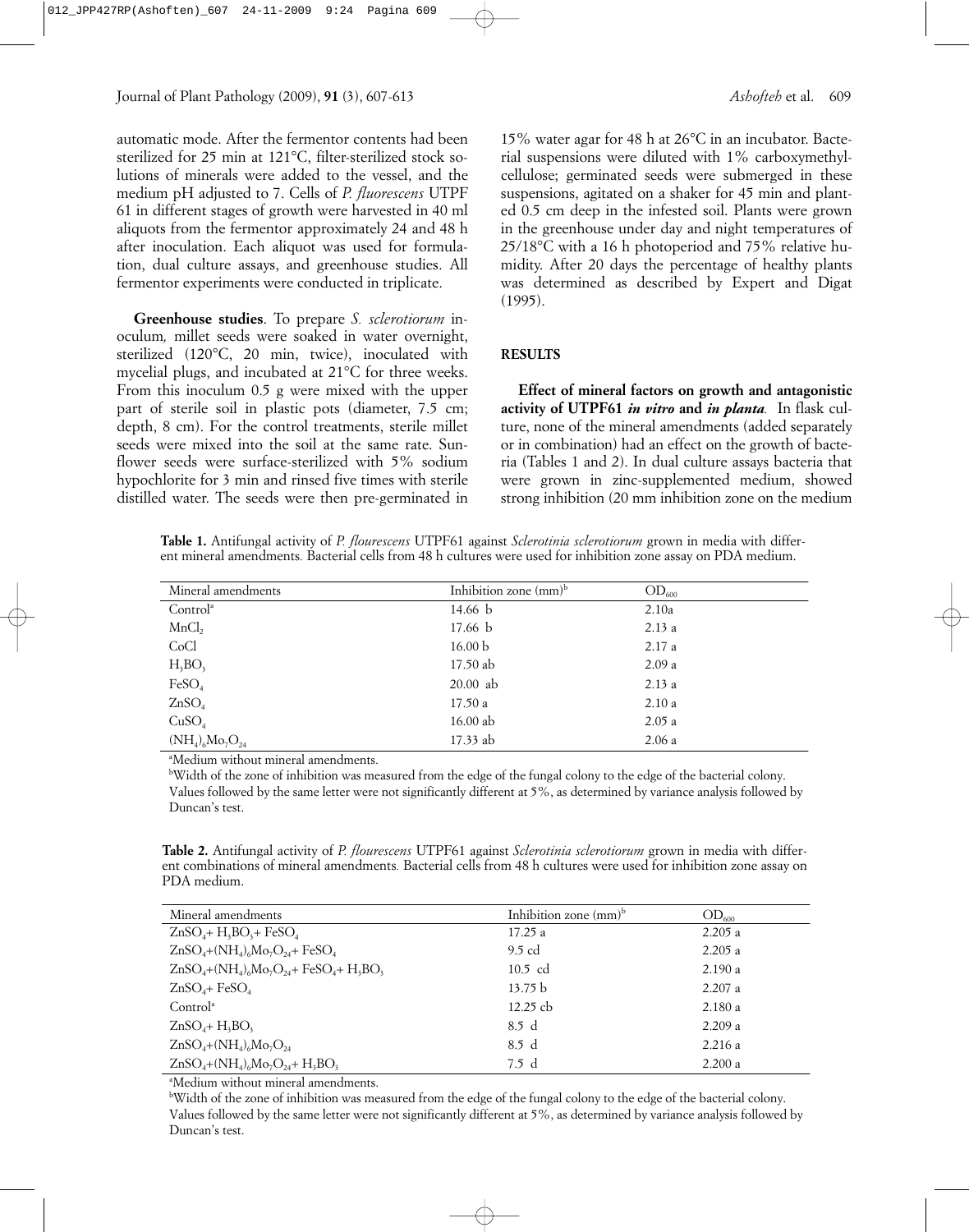

**Fig. 1.** Biocontrol activity of *Pseudomonas fluorescens* UTPF61 grown in medium with different mineral amendments, against *Sclerotinia sclerotiorum* under greenhouse conditions. M: medium without mineral amendments. Percent of healthy plants determined after 20 days. Values followed by the same letter were not significantly different at 5%, as determined by variance analysis followed by Duncan's test.

used) against *S. sclerotiorum*, and also those cells from medium with the combination zinc, bromine and iron showed high inhibition (17.2 mm). In some combinations inhibitory activity of bacteria decreased (Table 2).

In greenhouse studies, bacteria grown in medium containing zinc showed strong inhibition of *S. scletoriorum,* yielding 58.3% healthy plants after 20 days and in the case of molybdenum 49.9%. Cobalt, magnesium and copper had a negative effect on antagonistic activity (Fig. 1). Bacteria obtained from medium with a combination of zinc and molybdenum were highly inhibitory, with 55.5% healthy plants in this case (Fig. 2). In contrast, the combinations Zn-Mo-Fe and Zn-Fe reduced the antagonistic activity of the bacterium (Fig. 2).

The population of UTPF61 decreased about 2.61- 4.29  $\log_{10}$  CFU g<sup>-1</sup> in talc-based formulations during the formulation process except in the case of Zn-Fe-Mo where its decline was only 0.85  $log_{10}$  CFU g<sup>-1</sup> in dry weight of air dried product (Fig. 3). In all treatments UTPF61 survived up to 60 days without any dramatic decline from the initial population (Fig. 3). Zn-B and Co increased the sensitivity of cells to air drying, and cell populations were decreased about 4.04-4.39  $log_{10}$ CFU  $g^{-1}$  in the talc-based formulation.

As was found in the flask culture studies, the different mineral treatments had no effect on growth of the bacteria in the fermentor (Table 3). In three of the fermentation processes, cells from a 24 h culture (early stationary phase) showed larger inhibition zones than those from 48 h. The antagonistic activity of bacteria drastically decreased after 48 h (late stationary phase) in the control batches.

In greenhouse studies, Zn and Zn-Mo combined improved antagonistic activity of UTPF61 against the pathogen when using 24 h as well as 48 h cultures (Fig. 4). In all treatments there were no significant differences in antagonistic activity between 24 h and 48 h cultures.

Tolerance of cells to air drying was similar in all treatments (Fig. 5) and there was no significant decrease in viability after the population stabilized over a period of 60 days at 4ºC.

#### **DISCUSSION**

The medium used in this study was a semi-defined medium with 3 g  $l<sup>-1</sup>$  yeast extract. This medium is simi-



**Fig. 2.** Biocontrol activity of *Pseudomonas fluorescens* UTPF61 grown in medium with different combinations of mineral amendments, against *Sclerotinia sclerotiorum* under greenhouse conditions. Percent of healthy plants determined after 20 days. M: medium without mineral amendments. Values followed by the same letter were not significantly different at 5%, as determined by variance analysis followed by Duncan's test.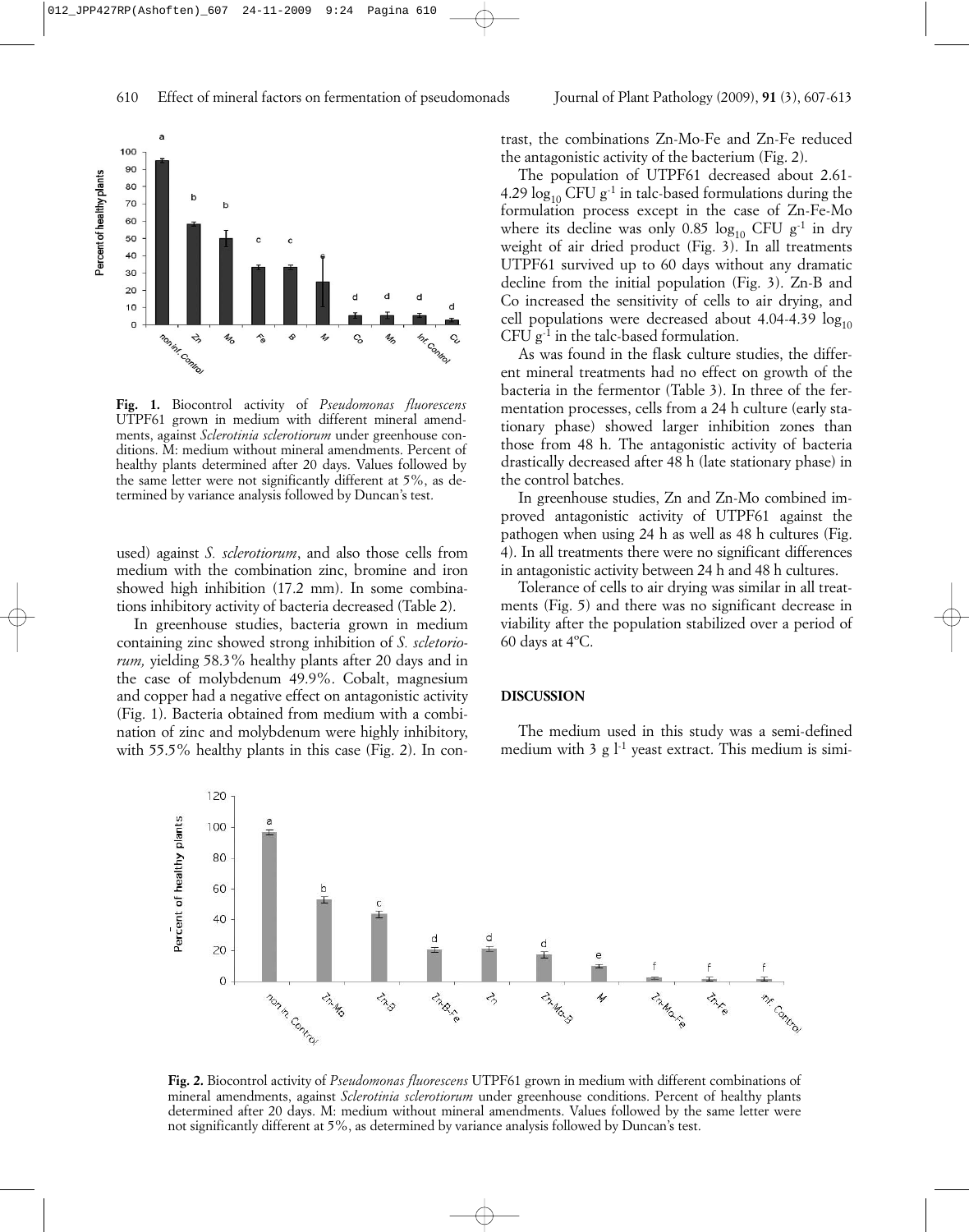**Table 3.** Antifungal activity of *P. flourescens* UTPF61 against *Sclerotinia sclerotiorum* grown in fermentor with different mineral amendments*.* Bacterial cells at different physiological stages were used for inhibition zone assay on PDA medium.

| Mineral amendments at different physiological states | Inhibition zone $\text{(mm)}^{\text{b}}$ | $\mathrm{OD}_\mathrm{\scriptscriptstyle 600}$ |
|------------------------------------------------------|------------------------------------------|-----------------------------------------------|
| $ZnSO4$ at 24 h                                      | 23.3a                                    | 2.71a                                         |
| $ZnSO4$ at 48 h                                      | 21.6 ab                                  | 2.78 a                                        |
| $ZnSO_4+(NH_4)_6Mo_7O_{24}$ at 24h                   | $20.6$ ab                                | 2.78a                                         |
| Control <sup>ª</sup> at 24 h                         | $20.6$ ab                                | 2.207a                                        |
| $ZnSO_4+(NH_4)_6Mo_7O_{24}$ at 48 h                  | 17.3 <sub>b</sub>                        | 2.180a                                        |
| Control at 48 h                                      | 0.3c                                     | 2.209a                                        |

a Medium without mineral amendments.

b Width of the zone of inhibition was measured from the edge of the fungal colony to the edge of the bacterial colony. Values followed by the same letter were not significantly different at 5%, as determined by variance analysis followed by Duncan's test.



**Fig. 3.** Survival of *Pseudomonas fluorescens* UTPF61 grown in medium with different mineral amendments during air drying and maintenance of its talc-based formulation for 60 days in vials at 4ºC.

lar to that used in commercial fermentations. In our fermentations yeast extract was used as sole nitrogen source and alternative carbon source. This nutrient provides some minerals and vitamins, too. Additions of more mineral factors and different combinations of it to this medium had no effect on growth of UTPF61 in this study, as opposed to their effect on antagonistic activity of this strain. These observations are in agreement with those reviewed by Weinberg (1970) about nine trace elements of biological interest (Atomic numbers 23-30, 42). Of these nine, the concentrations of manganese, iron and zinc are the most critical in secondary metabolism. In every secondary metabolic system in which sufficient data have been reported, the yield of the product varies linearly with the logarithmic concentration of the 'key' metal. The linear relationship does not apply at concentrations of the metal which are either insufficient, or toxic, to cell growth.

There are reports that medium and conditions used



**Fig. 4.** Biocontrol activity of *Pseudomonas fluorescens* UTPF61 against *Sclerotinia sclerotiorum* grown in a fermentor with different mineral amendments under greenhouse conditions. M: medium without mineral amendments. Percent of healthy plants determined after 20 days. Values followed by the same letter were not significantly different at 5%, as determined by variance analysis followed by Duncan's test.



**Fig. 5.** Survival of *Pseudomonas fluorescens* UTPF61 grown in a fermentor with different mineral amendments during air drying and maintenance of its talc-based formulation for 60 days in vials at 4ºC.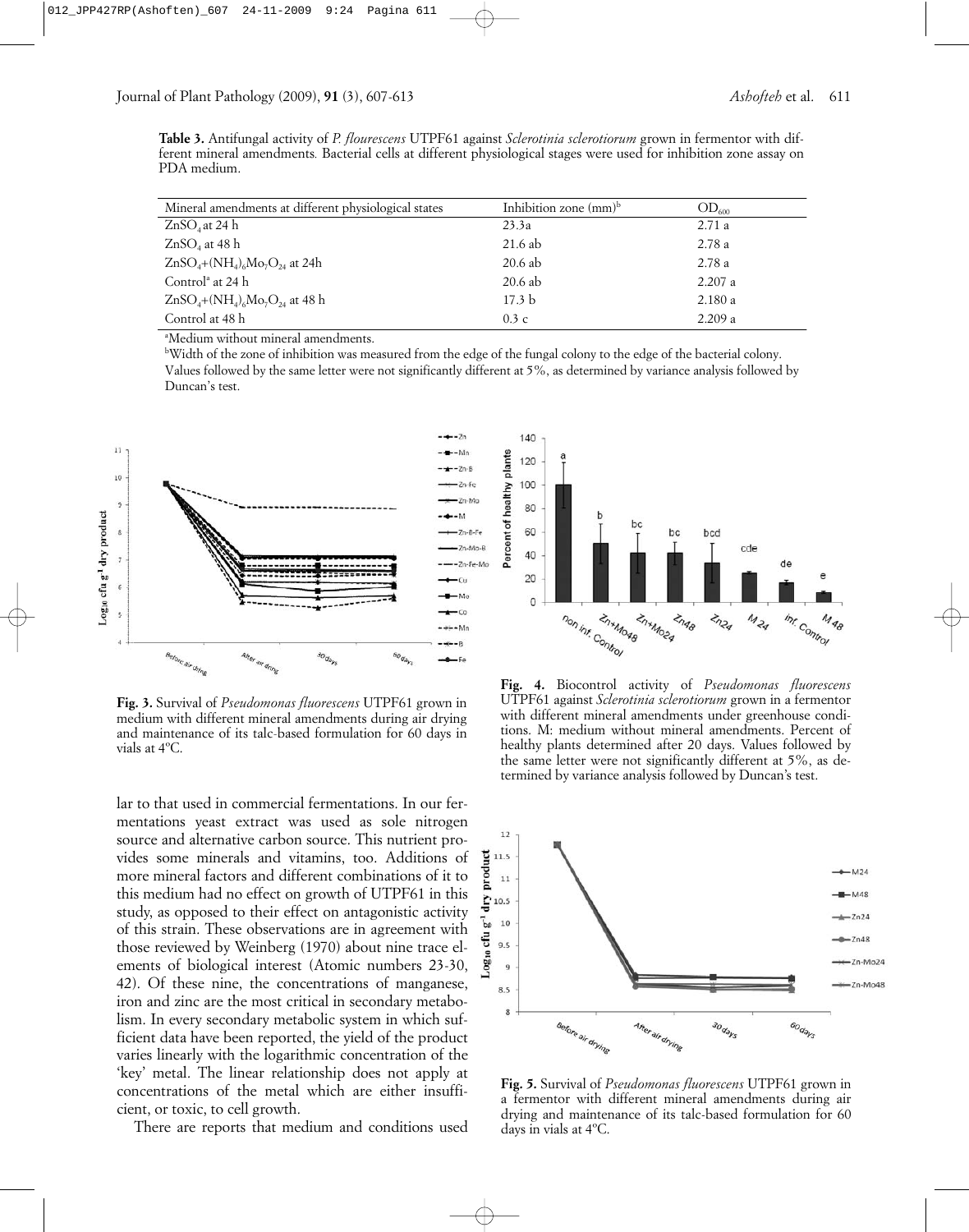for production of biocontrol agents, influence their ability to survive during the formulation process (Slininger *et al*., 1996; Zhang *et al.*, 2005). For example mild thermal, and pH stresses and carbon starvation can increase the resistance of cells to further stresses (van Overbeek *et al*., 1995; Givskov *et al.*, 1994a, 1994b; Jenkins *et al.*, 1988; Oestling *et al.*, 1993). There are different hypotheses to explain these phenomena. In most of these studies resistance of cells was the result of expression of shockinducible proteins like heat and cold shock proteins. In our study bacterial populations that were grown in medium with a combination of molybdenum, zinc and bromine decreased only 0.85  $log_{10}$  CFU g<sup>-1</sup> dry weight of air-dried product after formulation, whereas it was at least 2.4  $log_{10}$  in other formulations. Perhaps this combination of minerals stimulated expression of stress-tolerance proteins.

In most of the treatments zinc solely or in combination with molybdenum improved the biocontrol activity of UTPF61 after fermentation. There are some reports that zinc improves production of the antibiotics phenazine (Ownley *et al.*, 2003; Slininger and Jackson, 1992) and 2,4-diacetylphloroglucinol (Duffy and Défago, 1997, 1999). Perhaps zinc amendments to cells in our cultures altered their gene expression towards higher antibiotics production after introduction to the rhizosphere. Production of large amounts of antibiotics during fermentation could, however, have a negative effect on growth, and if the end product of formulation is encapsulated on seeds, it could negatively influence germination.

In fermentor studies we used a stepwise procedure for production of inoculum as a mimic of industrial fermentation, a process referred to as scale-up (Smith, 1987). Antagonistic activity of cells from this quasi-industrial process that were subjected to zinc amendments, was significantly better than that of other treatments without this mineral.

#### **REFERENCES**

- Duffy B.K., Défago G., 1997. Zinc improves biocontrol of fusarium crown and root rot of tomato by *Pseudomonas fluorescens* and represses the production of pathogen metabolites inhibitory to bacterial antibiotic biosynthesis. *Phytopathology* **87**: 1250-1257.
- Duffy B.K., Défago G., 1999. Environmental factors modulating antibiotic and siderophore biosynthesis by *Pseudomonas fluorescens* biocontrol strains. *Applied and Environmental Microbiology* **65**: 2429-2438.
- Duffy B.K., Défago G., 2000. Controlling instability in *gacSgacA* regulatory genes during inoculant production of *Pseudomonas fluorescens* biocontrol strains. *Applied and Environmental Microbiology* **66**: 3142-3150.
- Expert J.M., Digat B., 1955. Biocontrol of Sclerotinia wilt of sunflower by *Pseudomas putida* strain. *Canadian Journal of Microbiology* **41**: 685-691.
- Givskov M., Eberl L., Molin S., 1994a. Responses to nutrient starvation in *Pseudomonas putida* KT2442: two-dimensional electrophoretic analysis of starvation and stress-induced proteins*. Journal of Bacteriology* **176**: 4816-4824.
- Givskov M., Eberl L., Müller S., Poulsen L.K., Molin S., 1994b. Responses to nutrient starvation in *Pseudomonas putida* KT2442: analysis of general cross protection, cell shape, and macromolecular content. *Journal of Bacteriology* **176**: 7-14.
- Gurusiddaiah S., Weller D.M, Sarkar A., Cook R.J., 1986. Characterization of an antibiotic produced by a strain of *Pseudomonas fluorescens* inhibitory to *Gaeumannomyces graminis* var. *tritici* and *Pythium* spp. *Antimicrobial Agents and Chemotherapy* **29**: 488-495.
- Jackson M.A., 1997. Optimizing nutritional conditions for the liquid culture production of effective fungal biological control agents. *Journal of Industrial Microbiology and Biotechnology* **19**: 180-187.
- Jenkins D.E., Schultz J.E., Matin A., 1988. Starvation-induced cross protection against heat or H<sub>2</sub>O<sub>2</sub> challenge in *Escherichia coli*. *Journal of Bacteriology* **170**: 3910-3914.
- Heidary T.F., 2008. Study on the effect of some carbon and nitrogen sources on production process of fluorescent pseudomonads for controlling of sunflower sclerotinia rot disease. MSc thesis. University of Tehran, Karaj, Iran.
- King E.O., Ward M.K., Raney D.E., 1954. Two simple media for the demonstratoin of pyocyanin and fluorescein. *Journal of Laboratory and Clinical Medicine* **44**: 301-307.
- Kloepper J.W., Zablotowicz R.M., Tipping E.M., Lifshitz R., 1991. Plant growth promotion mediated by bacterial rhizosphere colonizers. In: Keister D.L., Cregan P.B. (eds), The Rhizosphere and Plant Growth.. pp. 315-326. Kluwer, Dordrecht, The Netherlands.
- Lam K.S., Gustavson D.R., Veitch J.M., Forenza S.J., Ross D., Miller J., Roach W.B., Lebherz W.B.III, Poole K., 1994. Large scale production and semi-purification of kedarcidin in a 1000-L fermentor. *Journal of Industrial Microbiology* **13**: 356-360.
- McLoghlin T.S., Quinn J.P., Betterman A., Bookland R., 1992. *Pseudomonas cepacia* suppression of sunflower wilt fungus and role of antifungal compound in controlling the disease. *Applied and Environmental Microbiology* **58**: 1760- 1763.
- Oestling J., Holmquist L., Flaerdh K., Svenblad B., Jouper-Jaan A.E., Kjelleberg S., 1993. Starvation and recovery of *Vibrio*. In: Kjelleberg S. (ed.). Starvation in Bacteria, pp.103-128. Plenum Press, New York, NY, USA.
- Ownley B.H., Duffy B.K., Weller D.M., 2003. Identification and manipulation of soil properties to improve the biological control performance of phenazine-producing *Pseudomonas fluorescens*. *Applied and Environmental Microbiology* **69**: 3333-3343.
- Schisler D.A., Jackson M.A., Bothast R.J., 1990. Influence of nutrition during conidiation of *Colletotrichum truncatum* on conidial germination and efficacy in inciting disease on *Sesbania exaltata*. *Phytopathology* **80**: 587-590.
- Schroth M.N., Loper J.E., Hildebrand D.C., 1984. Bacteria as biocontrol agents of plant disease. In: Klug M.J., Reddy C.A. (eds.), Current Perspectives in Microbial Ecology, pp.